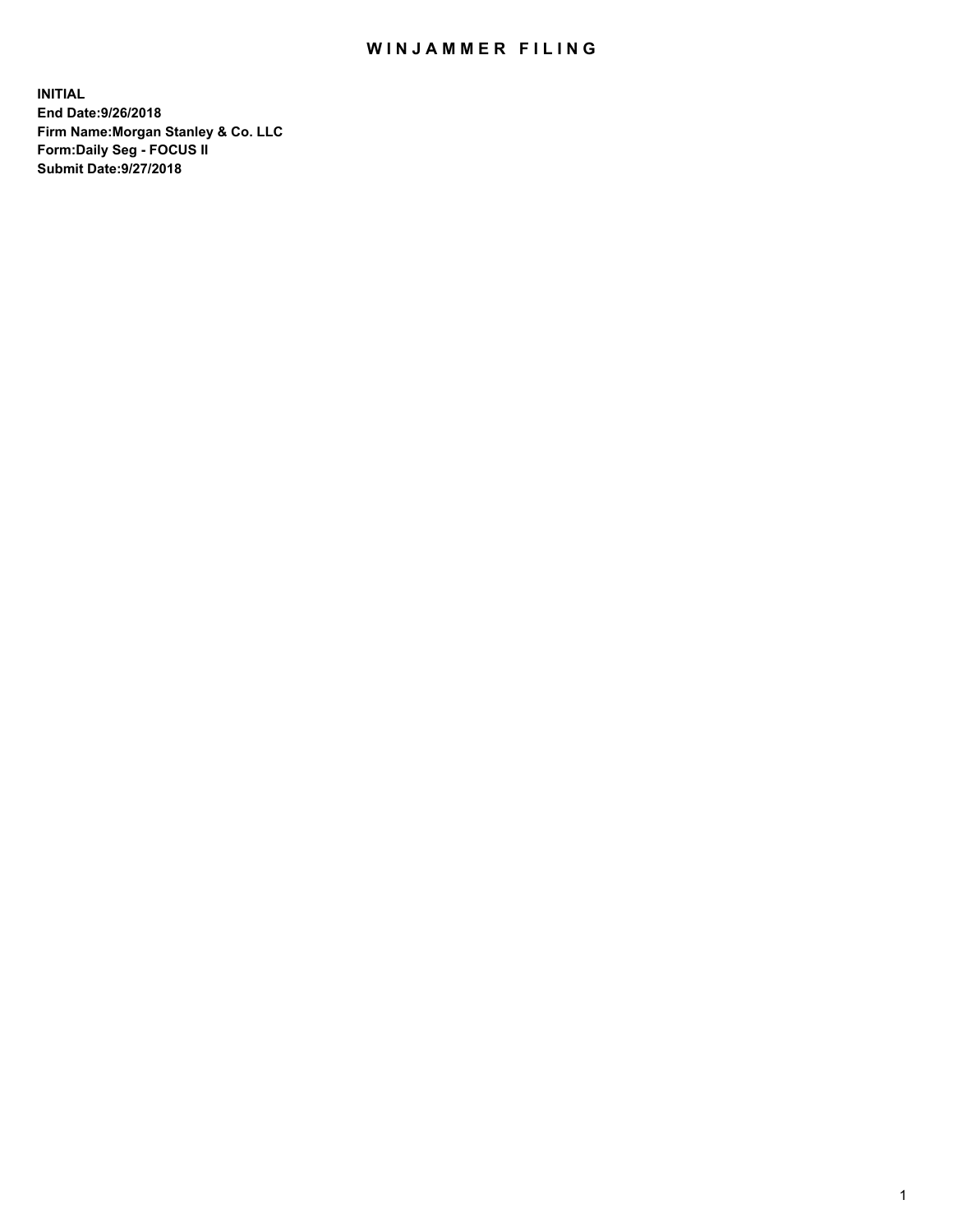**INITIAL End Date:9/26/2018 Firm Name:Morgan Stanley & Co. LLC Form:Daily Seg - FOCUS II Submit Date:9/27/2018 Daily Segregation - Cover Page**

| Name of Company                                                                                                                                                                                                                                                                                                                | Morgan Stanley & Co. LLC                               |
|--------------------------------------------------------------------------------------------------------------------------------------------------------------------------------------------------------------------------------------------------------------------------------------------------------------------------------|--------------------------------------------------------|
| <b>Contact Name</b>                                                                                                                                                                                                                                                                                                            | <b>Ikram Shah</b>                                      |
| <b>Contact Phone Number</b>                                                                                                                                                                                                                                                                                                    | 212-276-0963                                           |
| <b>Contact Email Address</b>                                                                                                                                                                                                                                                                                                   | lkram.shah@morganstanley.com                           |
| FCM's Customer Segregated Funds Residual Interest Target (choose one):<br>a. Minimum dollar amount: ; or<br>b. Minimum percentage of customer segregated funds required:% ; or<br>c. Dollar amount range between: and; or<br>d. Percentage range of customer segregated funds required between:% and%.                         | 280,000,000<br><u>0</u><br><u>0 0</u><br>0 Q           |
| FCM's Customer Secured Amount Funds Residual Interest Target (choose one):<br>a. Minimum dollar amount: ; or<br>b. Minimum percentage of customer secured funds required:%; or<br>c. Dollar amount range between: and; or<br>d. Percentage range of customer secured funds required between:% and%.                            | 140,000,000<br><u>0</u><br><u>00</u><br>0 <sub>0</sub> |
| FCM's Cleared Swaps Customer Collateral Residual Interest Target (choose one):<br>a. Minimum dollar amount: ; or<br>b. Minimum percentage of cleared swaps customer collateral required:% ; or<br>c. Dollar amount range between: and; or<br>d. Percentage range of cleared swaps customer collateral required between:% and%. | 92,000,000<br><u>0</u><br><u>00</u><br>0 <sup>0</sup>  |

Attach supporting documents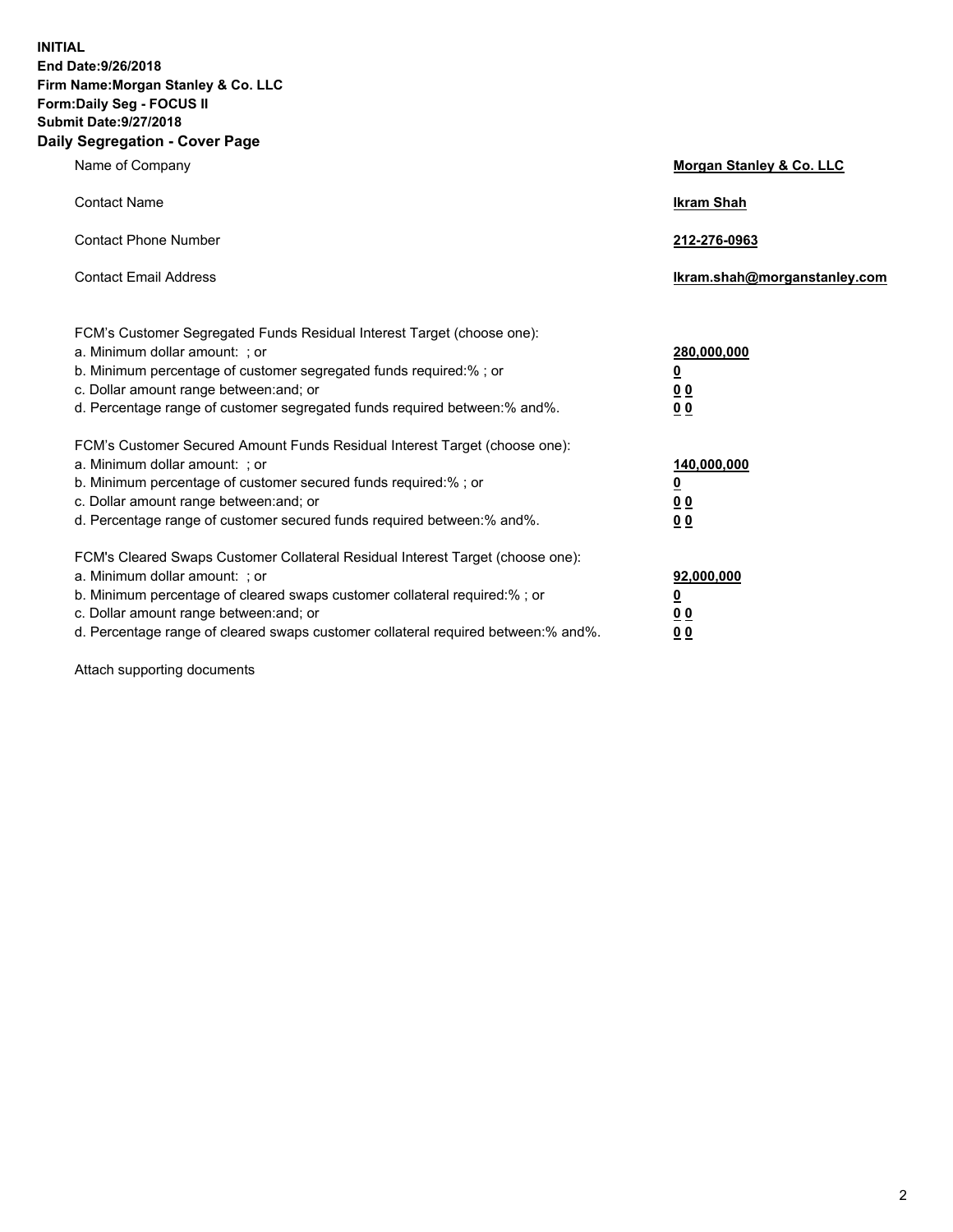## **INITIAL End Date:9/26/2018 Firm Name:Morgan Stanley & Co. LLC Form:Daily Seg - FOCUS II Submit Date:9/27/2018**

## **Daily Segregation - Secured Amounts**

|     | Foreign Futures and Foreign Options Secured Amounts                                         |                                           |
|-----|---------------------------------------------------------------------------------------------|-------------------------------------------|
|     | Amount required to be set aside pursuant to law, rule or regulation of a foreign            | $0$ [7305]                                |
|     | government or a rule of a self-regulatory organization authorized thereunder                |                                           |
| 1.  | Net ledger balance - Foreign Futures and Foreign Option Trading - All Customers             |                                           |
|     | A. Cash                                                                                     | 2,621,805,782 [7315]                      |
|     | B. Securities (at market)                                                                   | 2,316,753,763 [7317]                      |
| 2.  | Net unrealized profit (loss) in open futures contracts traded on a foreign board of trade   | 371,434,738 [7325]                        |
| 3.  | Exchange traded options                                                                     |                                           |
|     | a. Market value of open option contracts purchased on a foreign board of trade              | 19,536,885 [7335]                         |
|     | b. Market value of open contracts granted (sold) on a foreign board of trade                | $-23,101,090$ [7337]                      |
| 4.  | Net equity (deficit) (add lines 1.2. and 3.)                                                | 5,306,430,078 [7345]                      |
| 5.  | Account liquidating to a deficit and account with a debit balances - gross amount           | 159,087,130 [7351]                        |
|     | Less: amount offset by customer owned securities                                            | <mark>-158,297,807</mark> [7352] <u>1</u> |
| 6.  | Amount required to be set aside as the secured amount - Net Liquidating Equity              | 5,307,219,401 [7355]                      |
|     | Method (add lines 4 and 5)                                                                  |                                           |
| 7.  | Greater of amount required to be set aside pursuant to foreign jurisdiction (above) or line | 5,307,219,401 [7360]                      |
|     | 6.<br>FUNDS DEPOSITED IN SEPARATE REGULATION 30.7 ACCOUNTS                                  |                                           |
| 1.  | Cash in banks                                                                               |                                           |
|     | A. Banks located in the United States                                                       | 344,972,441 [7500]                        |
|     | B. Other banks qualified under Regulation 30.7                                              | 927,002,124 [7520] 1                      |
|     |                                                                                             | [7530]                                    |
| 2.  | Securities                                                                                  |                                           |
|     | A. In safekeeping with banks located in the United States                                   | 69,347,022 [7540]                         |
|     | B. In safekeeping with other banks qualified under Regulation 30.7                          | 0 [7560] 69,347,022 [                     |
| 3.  | Equities with registered futures commission merchants                                       |                                           |
|     | A. Cash                                                                                     | 7,338,080 [7580]                          |
|     | <b>B.</b> Securities                                                                        | $0$ [7590]                                |
|     | C. Unrealized gain (loss) on open futures contracts                                         | 607,516 [7600]                            |
|     | D. Value of long option contracts                                                           | $0$ [7610]                                |
|     | E. Value of short option contracts                                                          | 0 [7615] 7,945,596 [7                     |
| 4.  | Amounts held by clearing organizations of foreign boards of trade                           |                                           |
|     | A. Cash                                                                                     | $0$ [7640]                                |
|     | <b>B.</b> Securities                                                                        | $0$ [7650]                                |
|     | C. Amount due to (from) clearing organization - daily variation                             | $0$ [7660]                                |
|     | D. Value of long option contracts                                                           | $0$ [7670]                                |
|     | E. Value of short option contracts                                                          | 0 [7675] 0 [7680]                         |
| 5.  | Amounts held by members of foreign boards of trade                                          |                                           |
|     | A. Cash                                                                                     | 1,534,980,289 [7700]                      |
|     | <b>B.</b> Securities                                                                        | 2,247,406,741 [7710]                      |
|     | C. Unrealized gain (loss) on open futures contracts                                         | 370,827,221 [7720]                        |
|     | D. Value of long option contracts                                                           | 19,536,885 [7730]                         |
|     | E. Value of short option contracts                                                          | <u>-23,101,090</u> [7735] 4,              |
| 6.  | Amounts with other depositories designated by a foreign board of trade                      | [7740]<br>$0$ [7760]                      |
| 7.  | Segregated funds on hand                                                                    | $0$ [7765]                                |
| 8.  | Total funds in separate section 30.7 accounts                                               | 5,498,917,229 [7770]                      |
| 9.  | Excess (deficiency) Set Aside for Secured Amount (subtract line 7 Secured Statement         | 191,697,828 [7380]                        |
|     | Page 1 from Line 8)                                                                         |                                           |
| 10. | Management Target Amount for Excess funds in separate section 30.7 accounts                 | 140,000,000 [7780]                        |

11. Excess (deficiency) funds in separate 30.7 accounts over (under) Management Target **51,697,828** [7785]

**53,763** [7317] b. 290 [7337] 130,078 [7345] Less: amount offset by customer owned securities **-158,297,807** [7352] **789,323** [7354] **5,307,219,401** [7355] **5,307,219,401** [7360]

**2,441** [7500] B. Other banks qualified under Regulation 30.7 **927,002,124** [7520] **1,271,974,565**

B. 10 **69,347,022** [7570]

E. Value of short option contracts **0** [7615] **7,945,596** [7620]

**180,289** [7700] **06,741** [7710] C. Unrealized gain (loss) on open futures contracts **370,827,221** [7720] E. Value of short option contracts **-23,101,090** [7735] **4,149,650,046** 8. Total <u>17,229</u> [7770] **191,697,828** [7380]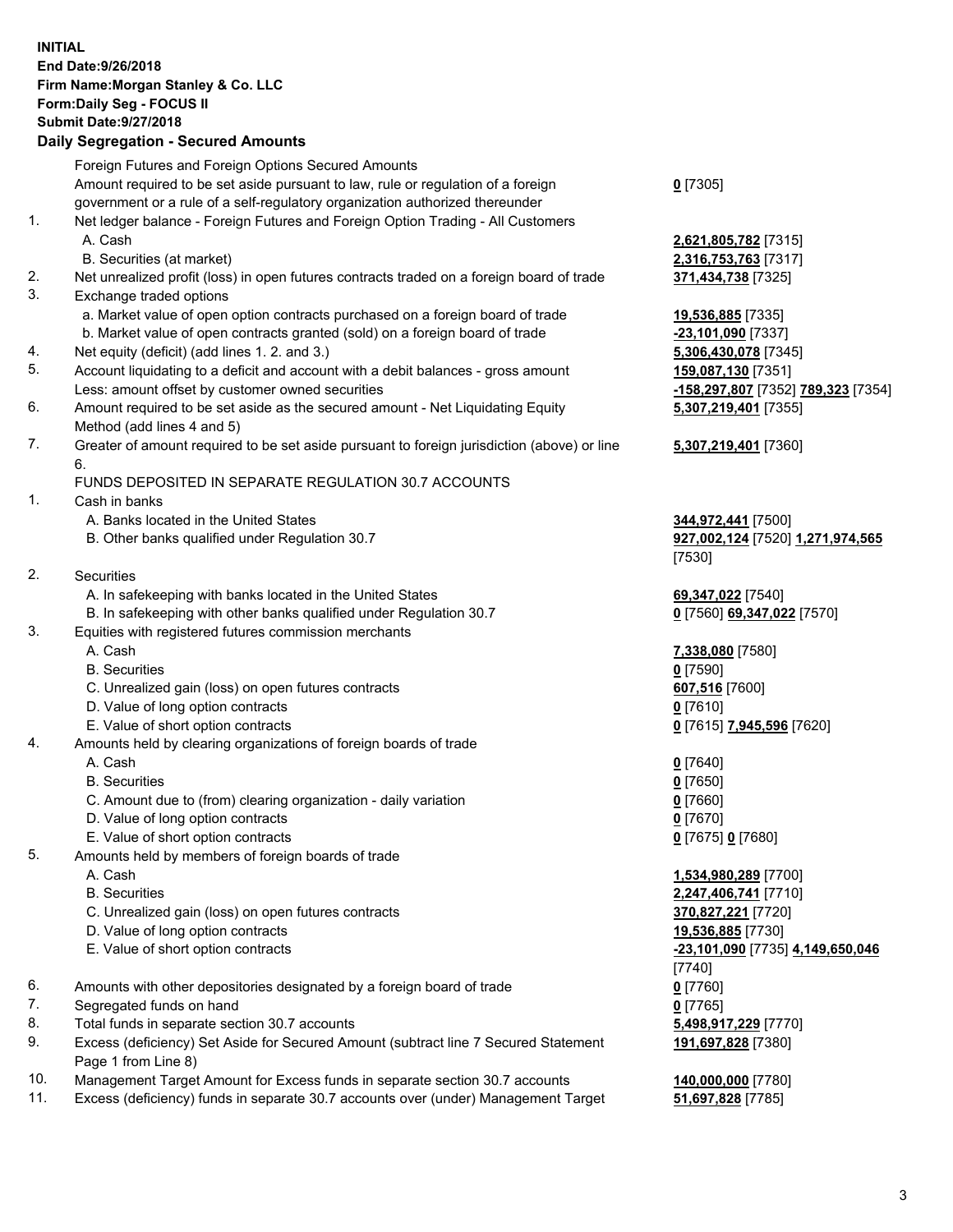**INITIAL End Date:9/26/2018 Firm Name:Morgan Stanley & Co. LLC Form:Daily Seg - FOCUS II Submit Date:9/27/2018 Daily Segregation - Segregation Statement** SEGREGATION REQUIREMENTS(Section 4d(2) of the CEAct) 1. Net ledger balance A. Cash **11,413,854,696** [7010] B. Securities (at market) **6,274,631,406** [7020] 2. Net unrealized profit (loss) in open futures contracts traded on a contract market **-494,064,604** [7030] 3. Exchange traded options A. Add market value of open option contracts purchased on a contract market **348,188,974** [7032] B. Deduct market value of open option contracts granted (sold) on a contract market **-476,882,751** [7033] 4. Net equity (deficit) (add lines 1, 2 and 3) **17,065,727,721** [7040] 5. Accounts liquidating to a deficit and accounts with debit balances - gross amount **491,747,415** [7045] Less: amount offset by customer securities **-491,310,642** [7047] **436,773** [7050] 6. Amount required to be segregated (add lines 4 and 5) **17,066,164,494** [7060] FUNDS IN SEGREGATED ACCOUNTS 7. Deposited in segregated funds bank accounts A. Cash **5,471,658,235** [7070] B. Securities representing investments of customers' funds (at market) **0** [7080] C. Securities held for particular customers or option customers in lieu of cash (at market) **511,329,151** [7090] 8. Margins on deposit with derivatives clearing organizations of contract markets A. Cash **5,885,327,498** [7100] B. Securities representing investments of customers' funds (at market) **0** [7110] C. Securities held for particular customers or option customers in lieu of cash (at market) **5,763,302,255** [7120] 9. Net settlement from (to) derivatives clearing organizations of contract markets **-109,388,855** [7130] 10. Exchange traded options A. Value of open long option contracts **348,188,974** [7132] B. Value of open short option contracts **-476,882,751** [7133] 11. Net equities with other FCMs A. Net liquidating equity **5,248,838** [7140] B. Securities representing investments of customers' funds (at market) **0** [7160] C. Securities held for particular customers or option customers in lieu of cash (at market) **0** [7170] 12. Segregated funds on hand **0** [7150] 13. Total amount in segregation (add lines 7 through 12) **17,398,783,345** [7180] 14. Excess (deficiency) funds in segregation (subtract line 6 from line 13) **332,618,851** [7190] 15. Management Target Amount for Excess funds in segregation **280,000,000** [7194]

16. Excess (deficiency) funds in segregation over (under) Management Target Amount Excess

**52,618,851** [7198]